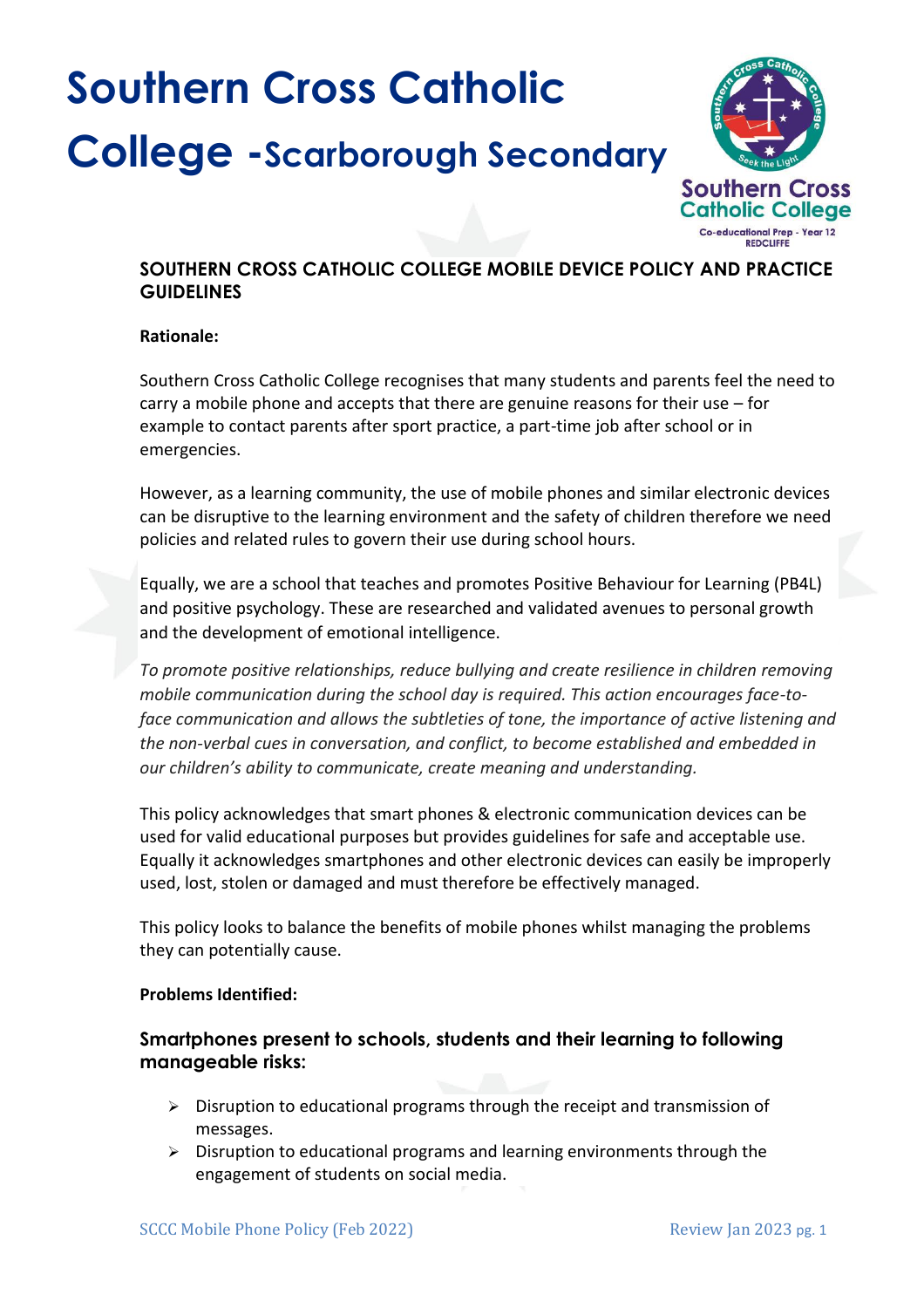- ➢ Privacy concerns related to the ability of many devices to take photographs, record video or audio without the knowledge or consent of those being photographed / recorded.
- $\triangleright$  Access and interface with inappropriate materials via the internet.
- $\triangleright$  Potential for cyber bullying via the use of mobile phones and other electronic devices.
- $\triangleright$  Loss and/or theft.
- $\triangleright$  Potential for breach of copyright.
- $\triangleright$  Potential for inappropriate use during examinations.

# **As such these risks will be minimised by the following practices at Southern Cross Catholic College:**

- ➢ Mobile phones will be placed in each student's locked locker from 8.10am when supervision commences.
- ➢ Students are welcome to hand mobile phones to Student Services for safe keeping of a day.
- ➢ Counsellors, in consultation with the Head of Campus, Deputy Head of Campus or Pastoral team leader, may direct therapeutic use.
- $\triangleright$  Mobile phone technology is used to assist in managing certain conditions eg: diabetes insulin alarms. There will be medical exemptions allowed as prescribed/advised by medical practitioners for health management.
- $\triangleright$  The taking of photographs, recording video or audio in the College environment without **WRITTEN** consent is absolutely prohibited and may result in suspension or termination.
- $\triangleright$  The accessing of inappropriate online material via internet or associated apps is absolutely prohibited. It does not matter if this material was sourced via the College server or personal data plans. Inappropriate material covers all matter that is not in line with our values as a Catholic School in the Lasallian tradition.
- ➢ The transmission of sexual, violent, derogatory or defamatory messages and/or images is absolutely prohibited and in some cases criminal. These cases will be dealt with in accordance to our student behaviour support protocols and, as necessary or mandatory, be referred to police.
- ➢ Cyber bullying through text messages, social media sites or any other form of electronic communication will not be tolerated and may result in suspension or termination.
- $\triangleright$  If parents need to make contact with their child at any time of the day it is to be done by contacting Student Services.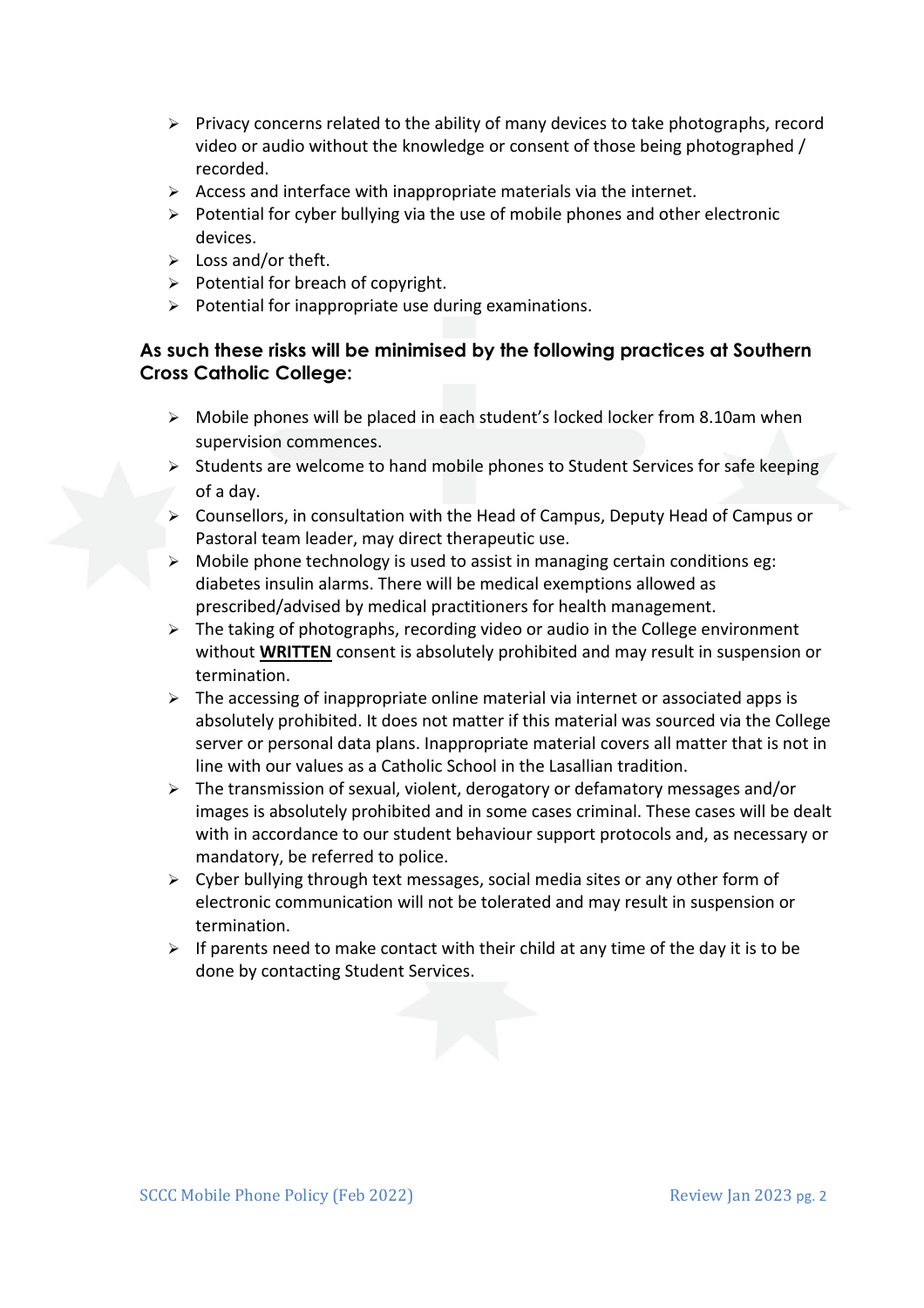#### **Clarifications:**

- 1. The College does not accept any responsibility for theft, loss or damage or health effects (potential or actual) resulting from mobile phone use.
- 2. Parents and students should ensure that phones (and/or electronic devices) are properly and adequately insured as personal property.
- 3. Use of mobile phones during excursions and on camp is to be determined by the classroom teacher / teacher in charge of the excursion or camp, in accordance with the guidelines for safe and acceptable use as outlined in this document.

## **Sanctions for improper use:**

Students engaged in the inappropriate use of mobile phones /electronic devices including but not restricted to bullying or harassing others through SMS, voice or picture will receive immediate consequences, increasing in severity depending on nature of the offense

Non-observance or breaches of this policy may result in the student's mobile phone being confiscated for the remainder of that school day, kept in a safe place for collection by the student after the final bell. The school will take all due care and consideration but ultimately takes no responsibility for damage to or loss of the mobile phone.

If the student refuses to hand over their phone or is rude / uncooperative towards the teacher confiscating the phone, that child's parents will be notified and further consequences discussed. This will then be viewed as a behavioural misdemeanour and sanctions such as internal withdrawal and/or suspension may be invoked dependant on the level of rudeness and disrespect.

## **1 st offence in a term**

Phone is removed by the teacher and forwarded to the main office with student's name and house for safe keeping for the remainder of the day.

#### **2 nd offence in a term**

Phone is removed by the teacher and forwarded to the main office with student's name and house for safe keeping for the remainder of the day. Student to attend Reflection Room at first break

#### **3 rd offence in a term**

Phone is confiscated and forwarded to the main office with student's name and house for safe keeping for the remainder of the day. Parents will be contacted to make an appointment with the Pastoral Leader/Deputy Head of Campus. Student will also be required to attend an after school detention.